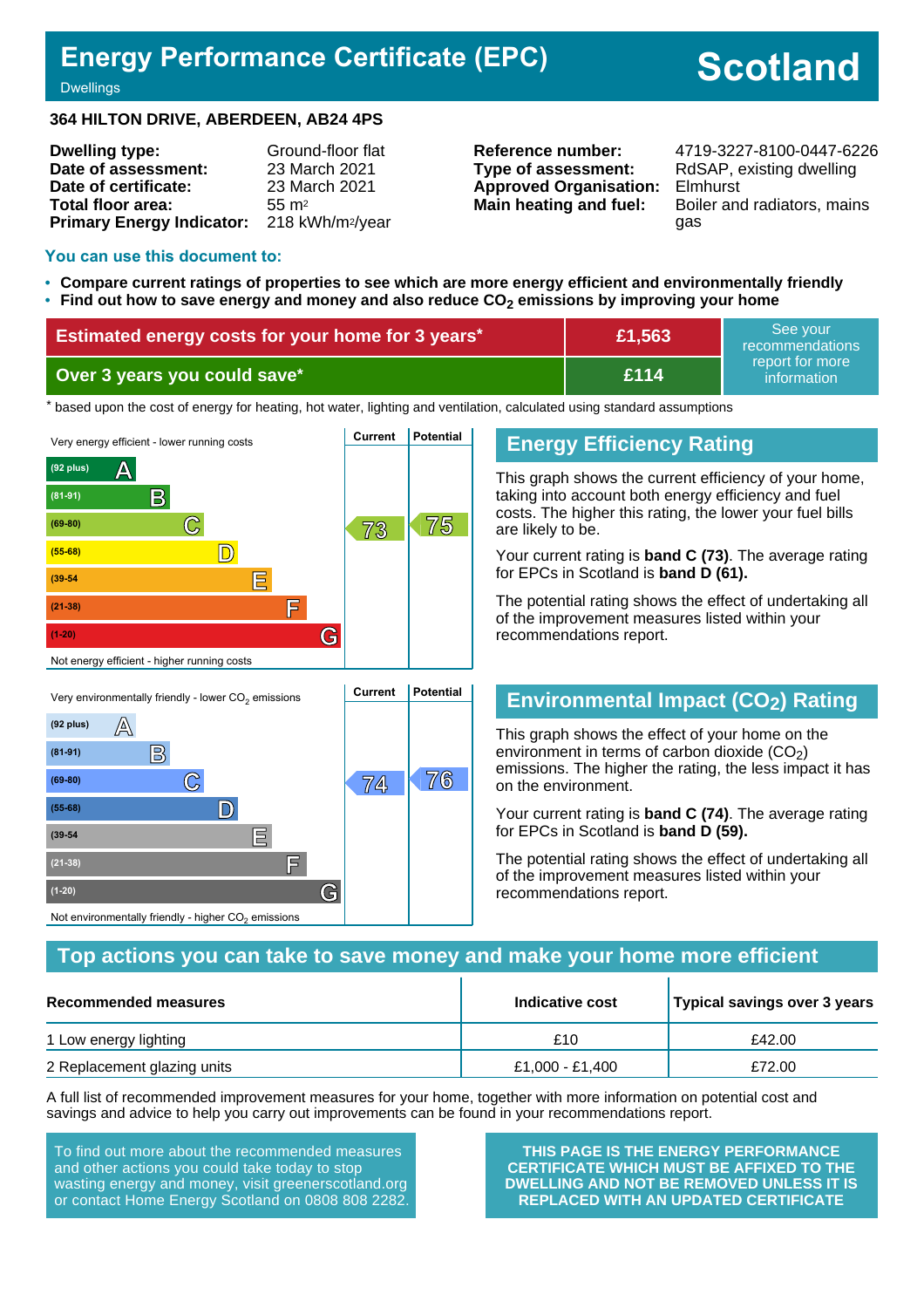#### **Summary of the energy performance related features of this home**

This table sets out the results of the survey which lists the current energy-related features of this home. Each element is assessed by the national calculation methodology; 1 star = very poor (least efficient), 2 stars = poor, 3 stars = average, 4 stars = good and 5 stars = very good (most efficient). The assessment does not take into consideration the condition of an element and how well it is working. 'Assumed' means that the insulation could not be inspected and an assumption has been made in the methodology, based on age and type of construction.

| <b>Element</b>        | <b>Description</b>                          | <b>Energy Efficiency</b> | <b>Environmental</b> |
|-----------------------|---------------------------------------------|--------------------------|----------------------|
| Walls                 | Cavity wall, filled cavity                  | ★★★☆☆                    | ★★★☆☆                |
| Roof                  | (another dwelling above)                    |                          |                      |
| Floor                 | Suspended, insulated                        |                          |                      |
| <b>Windows</b>        | Fully double glazed                         | ★★★☆☆                    | ★★★☆☆                |
| Main heating          | Boiler and radiators, mains gas             | ★★★★☆                    | ★★★★☆                |
| Main heating controls | Programmer, TRVs and bypass                 | ★★★☆☆                    | ★★★☆☆                |
| Secondary heating     | None                                        |                          |                      |
| Hot water             | From main system                            | ★★★★☆                    | ★★★★☆                |
| Lighting              | Low energy lighting in 67% of fixed outlets | ★★★★☆                    | ★★★★☆                |

## **The energy efficiency rating of your home**

Your Energy Efficiency Rating is calculated using the standard UK methodology, RdSAP. This calculates energy used for heating, hot water, lighting and ventilation and then applies fuel costs to that energy use to give an overall rating for your home. The rating is given on a scale of 1 to 100. Other than the cost of fuel for electrical appliances and for cooking, a building with a rating of 100 would cost almost nothing to run.

As we all use our homes in different ways, the energy rating is calculated using standard occupancy assumptions which may be different from the way you use it. The rating also uses national weather information to allow comparison between buildings in different parts of Scotland. However, to make information more relevant to your home, local weather data is used to calculate your energy use,  $CO<sub>2</sub>$  emissions, running costs and the savings possible from making improvements.

## **The impact of your home on the environment**

One of the biggest contributors to global warming is carbon dioxide. The energy we use for heating, lighting and power in our homes produces over a quarter of the UK's carbon dioxide emissions. Different fuels produce different amounts of carbon dioxide for every kilowatt hour (kWh) of energy used. The Environmental Impact Rating of your home is calculated by applying these 'carbon factors' for the fuels you use to your overall energy use.

The calculated emissions for your home are 38 kg  $CO<sub>2</sub>/m<sup>2</sup>/yr$ .

The average Scottish household produces about 6 tonnes of carbon dioxide every year. Based on this assessment, heating and lighting this home currently produces approximately 2.1 tonnes of carbon dioxide every year. Adopting recommendations in this report can reduce emissions and protect the environment. If you were to install all of these recommendations this could reduce emissions by 0.2 tonnes per year. You could reduce emissions even more by switching to renewable energy sources.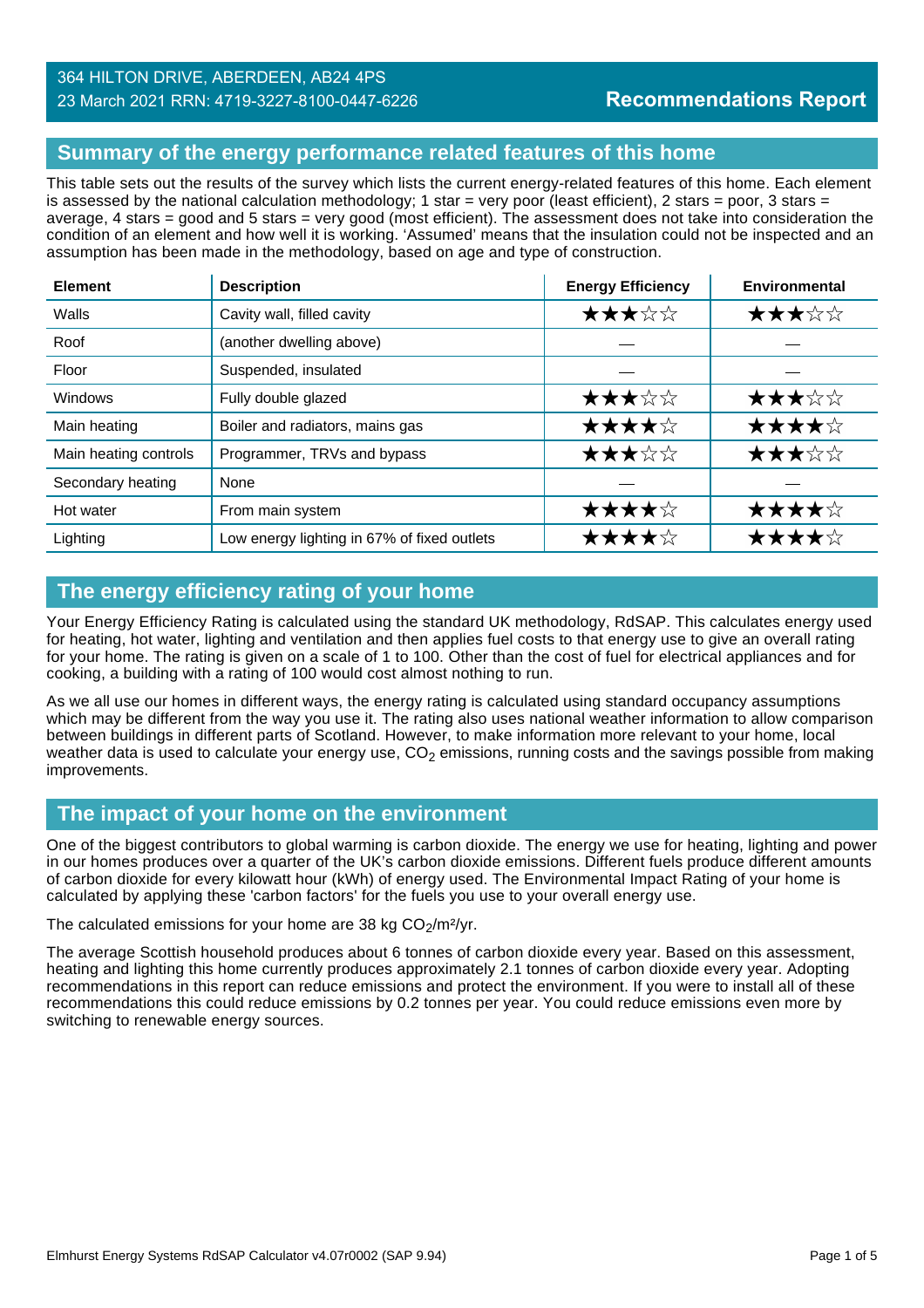## **Estimated energy costs for this home**

| Editional and all and the contract of the second second the second second the second second second second second second second second second second second second second second second second second second second second seco |                                |                               |                                 |  |
|--------------------------------------------------------------------------------------------------------------------------------------------------------------------------------------------------------------------------------|--------------------------------|-------------------------------|---------------------------------|--|
|                                                                                                                                                                                                                                | <b>Current energy costs</b>    | <b>Potential energy costs</b> | <b>Potential future savings</b> |  |
| <b>Heating</b>                                                                                                                                                                                                                 | $\mathsf{E}1,113$ over 3 years | £1,047 over 3 years           |                                 |  |
| <b>Hot water</b>                                                                                                                                                                                                               | £258 over 3 years              | £258 over 3 years             | <b>You could</b>                |  |
| Lighting                                                                                                                                                                                                                       | £192 over 3 years              | £144 over 3 years             | save £114                       |  |
|                                                                                                                                                                                                                                | Totals $£1,563$                | £1,449                        | over 3 years                    |  |

These figures show how much the average household would spend in this property for heating, lighting and hot water. This excludes energy use for running appliances such as TVs, computers and cookers, and the benefits of any electricity generated by this home (for example, from photovoltaic panels). The potential savings in energy costs show the effect of undertaking all of the recommended measures listed below.

#### **Recommendations for improvement**

The measures below will improve the energy and environmental performance of this dwelling. The performance ratings after improvements listed below are cumulative; that is, they assume the improvements have been installed in the order that they appear in the table. Further information about the recommended measures and other simple actions to take today to save money is available from the Home Energy Scotland hotline which can be contacted on 0808 808 2282. Before carrying out work, make sure that the appropriate permissions are obtained, where necessary. This may include permission from a landlord (if you are a tenant) or the need to get a Building Warrant for certain types of work.

| <b>Recommended measures</b> |                                           |                        | <b>Typical saving</b> | <b>Rating after improvement</b> |                    |
|-----------------------------|-------------------------------------------|------------------------|-----------------------|---------------------------------|--------------------|
|                             |                                           | <b>Indicative cost</b> | per year              | <b>Energy</b>                   | <b>Environment</b> |
|                             | Low energy lighting for all fixed outlets | £10                    | £14                   | $C$ 74                          | $\overline{C}$ 75  |
| 2                           | Replacement glazing units                 | £1,000 - £1,400        | £24                   | $C$ 75                          | C76                |

## **Choosing the right improvement package**

For free and impartial advice on choosing suitable measures for your property, contact the Home Energy Scotland hotline on 0808 808 2282 or go to www.greenerscotland.org.

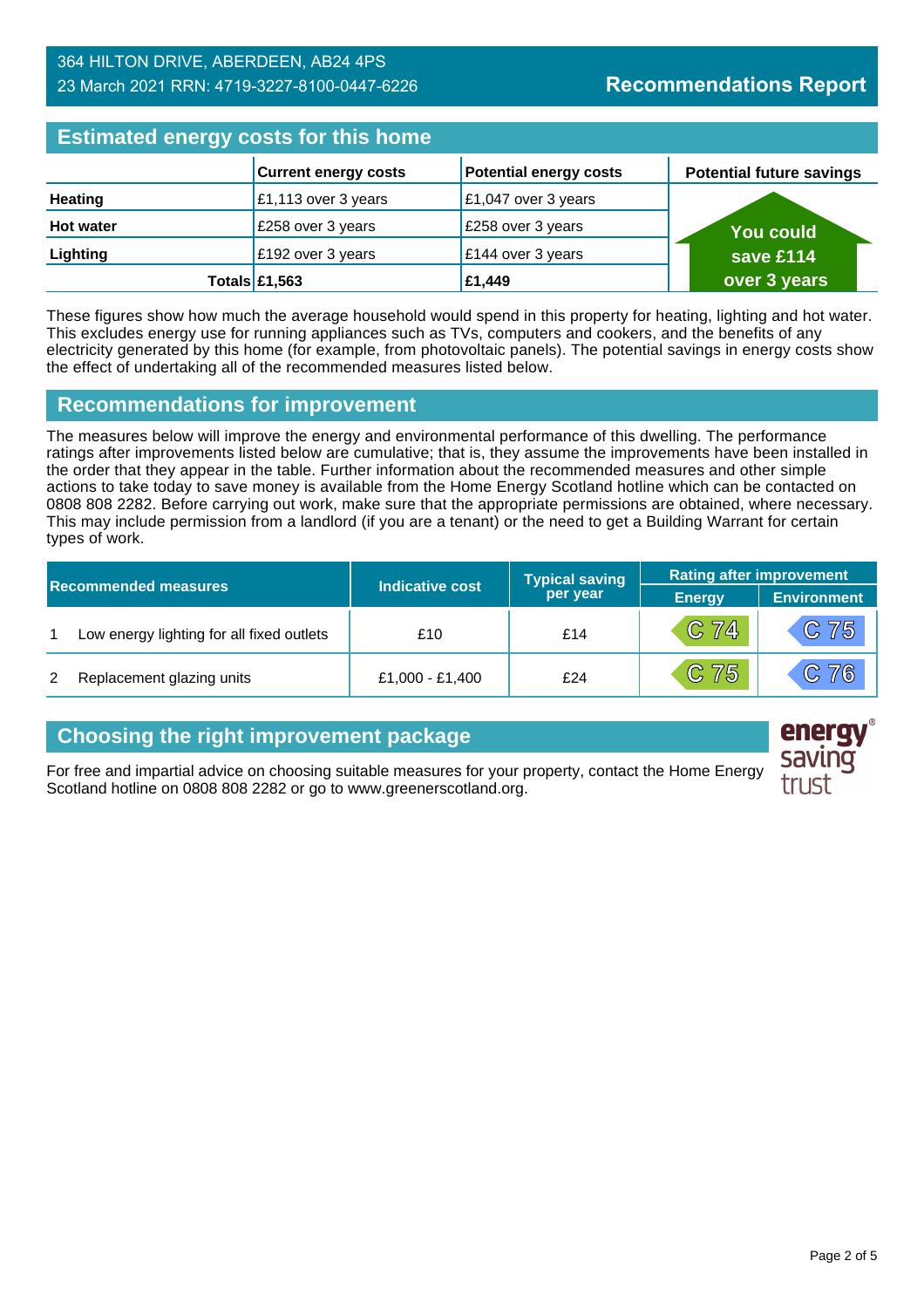#### **About the recommended measures to improve your home's performance rating**

This section offers additional information and advice on the recommended improvement measures for your home

#### **1 Low energy lighting**

Replacement of traditional light bulbs with energy saving bulbs will reduce lighting costs over the lifetime of the bulb, and they last many times longer than ordinary light bulbs. Low energy lamps and fittings are now commonplace and readily available. Information on energy efficiency lighting can be found from a wide range of organisations, including the Energy Saving Trust (http://www.energysavingtrust.org.uk/home-energyefficiency/lighting).

#### **2 Replacement glazing units**

Replacing existing double-glazed units with new high-performance units. Building regulations require that replacement glazing is to a standard no worse than previous; a building warrant is not required. Planning permission might be required for such work if a building is listed or within a conservation area so it is best to check with your local authority.

#### **Low and zero carbon energy sources**

Low and zero carbon (LZC) energy sources are sources of energy that release either very little or no carbon dioxide into the atmosphere when they are used. Installing these sources may help reduce energy bills as well as cutting carbon.

**LZC energy sources present:** There are none provided for this home

#### **Your home's heat demand**

You could receive Renewable Heat Incentive (RHI) payments and help reduce carbon emissions by replacing your existing heating system with one that generates renewable heat and, where appropriate, having your loft insulated and cavity walls filled. The estimated energy required for space and water heating will form the basis of the payments. For more information go to www.energysavingtrust.org.uk/scotland/rhi.

| <b>Heat demand</b>           | <b>Existing dwelling</b> | Impact of Joft<br>insulation | Impact of cavity<br>wall insulation | Impact of solid wall<br>insulation |
|------------------------------|--------------------------|------------------------------|-------------------------------------|------------------------------------|
| Space heating (kWh per year) | 5.276                    | N/A                          | N/A                                 | N/A                                |
| Water heating (kWh per year) | .885                     |                              |                                     |                                    |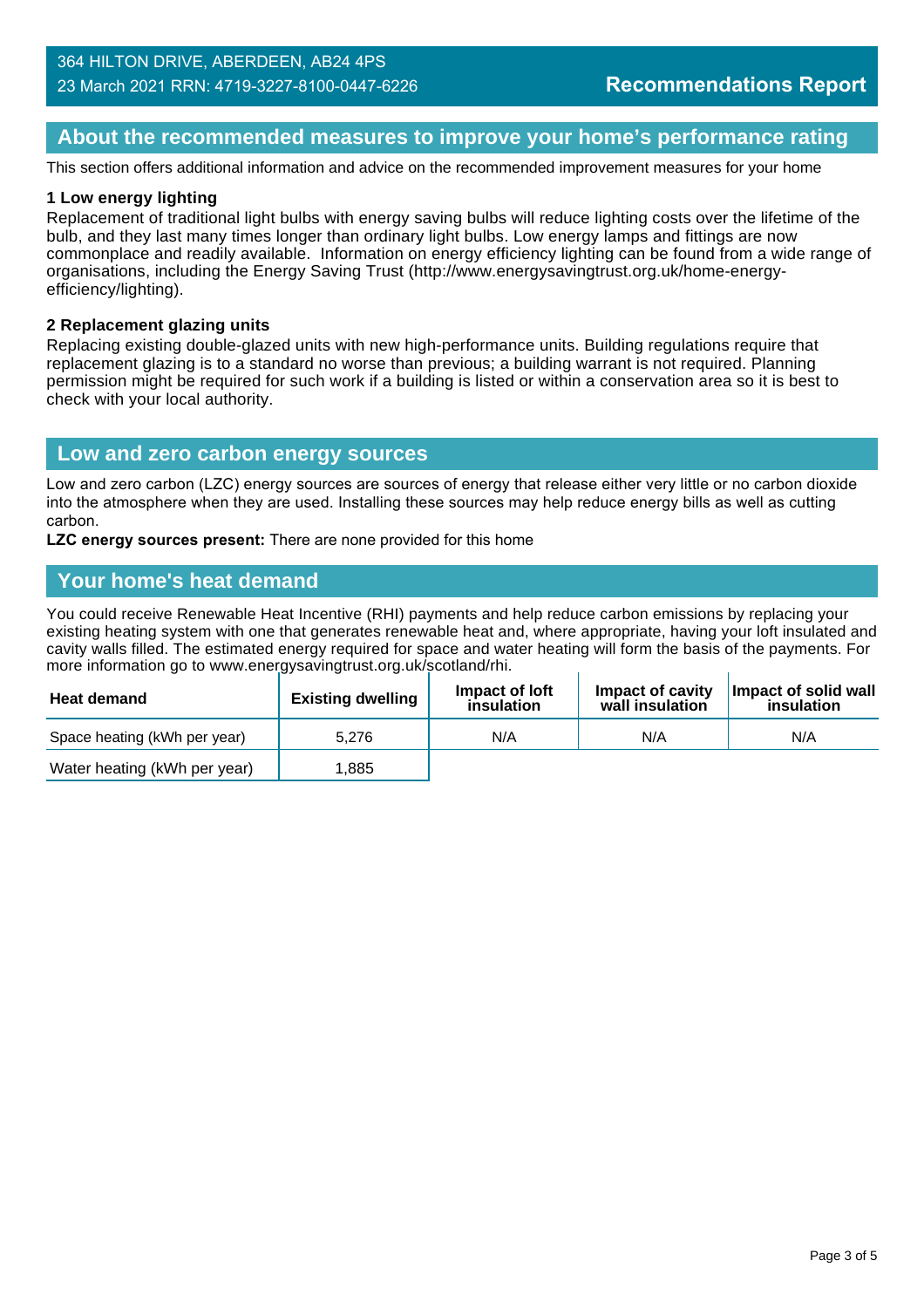#### 364 HILTON DRIVE, ABERDEEN, AB24 4PS 23 March 2021 RRN: 4719-3227-8100-0447-6226

## **About this document**

This Recommendations Report and the accompanying Energy Performance Certificate are valid for a maximum of ten years. These documents cease to be valid where superseded by a more recent assessment of the same building carried out by a member of an Approved Organisation.

The Energy Performance Certificate and this Recommendations Report for this building were produced following an energy assessment undertaken by an assessor accredited by Elmhurst (www.elmhurstenergy.co.uk), an Approved Organisation Appointed by Scottish Ministers. The certificate has been produced under the Energy Performance of Buildings (Scotland) Regulations 2008 from data lodged to the Scottish EPC register. You can verify the validity of this document by visiting www.scottishepcregister.org.uk and entering the report reference number (RRN) printed at the top of this page.

| Assessor's name:            | Mr. Shaun Peddie                 |
|-----------------------------|----------------------------------|
| Assessor membership number: | EES/009387                       |
| Company name/trading name:  | D M Hall Chartered Surveyors LLP |
| Address:                    | 4-5 Union Terrace                |
|                             | Aberdeen                         |
|                             | <b>AB10 1NJ</b>                  |
| Phone number:               | 01224 594172                     |
| Email address:              | enquiries@dmhall.co.uk           |
| Related party disclosure:   | No related party                 |

If you have any concerns regarding the content of this report or the service provided by your assessor you should in the first instance raise these matters with your assessor and with the Approved Organisation to which they belong. All Approved Organisations are required to publish their complaints and disciplinary procedures and details can be found online at the web address given above.

#### **Use of this energy performance information**

Once lodged by your EPC assessor, this Energy Performance Certificate and Recommendations Report are available to view online at www.scottishepcregister.org.uk, with the facility to search for any single record by entering the property address. This gives everyone access to any current, valid EPC except where a property has a Green Deal Plan, in which case the report reference number (RRN) must first be provided. The energy performance data in these documents, together with other building information gathered during the assessment is held on the Scottish EPC Register and is available to authorised recipients, including organisations delivering energy efficiency and carbon reduction initiatives on behalf of the Scottish and UK governments. A range of data from all assessments undertaken in Scotland is also published periodically by the Scottish Government. Further information on these matters and on Energy Performance Certificates in general, can be found at www.gov.scot/epc.